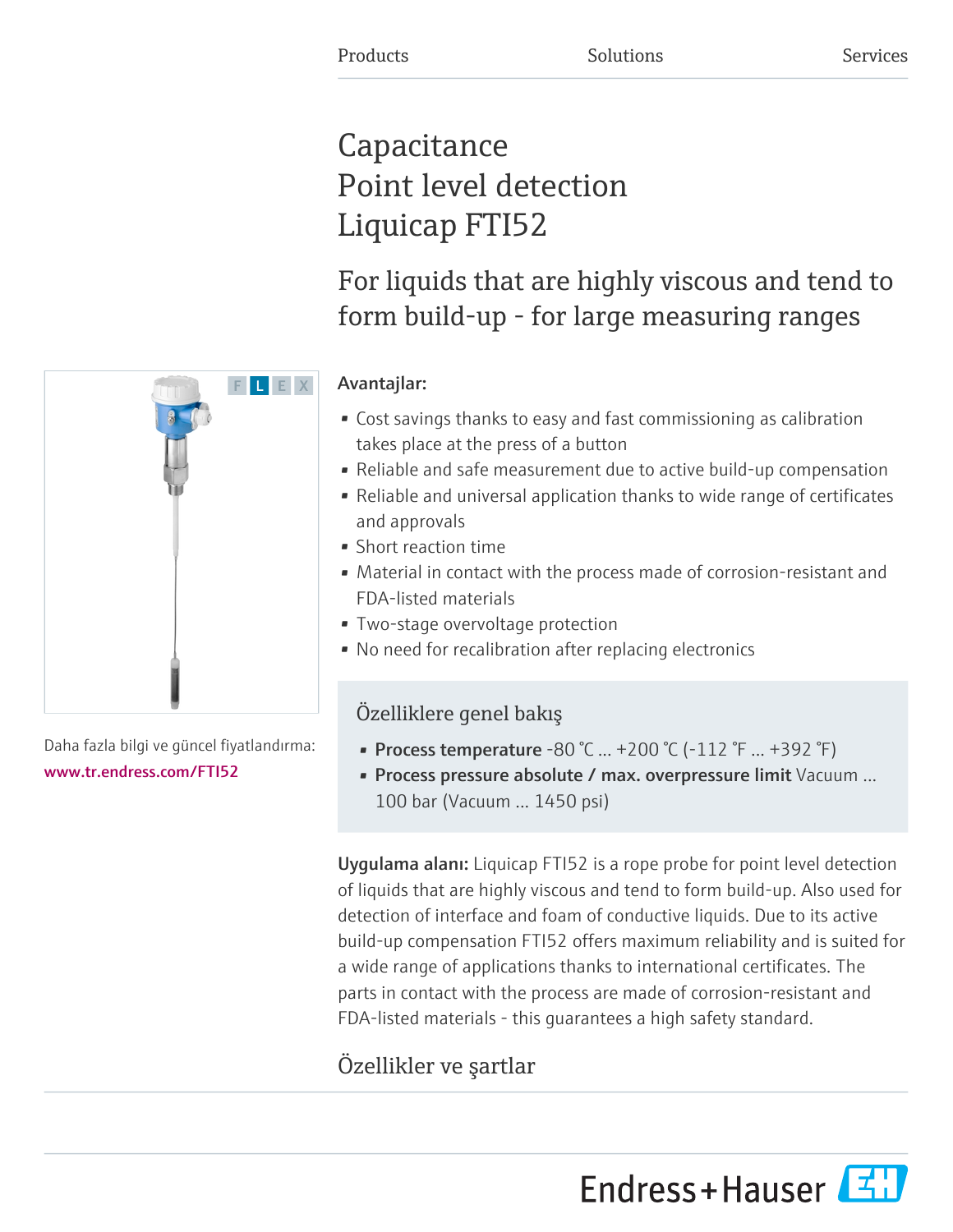#### Point Level / Liquids Measuring principle

Capacitive Liquid

Characteristic / Application Capacitive Rope probe

#### Specialities

Interface detection Foam detection

#### Ambient temperature

 $-50 °C ... +70 °C$ (-58 °F ... +158 °F) With separate housing:  $-50$  °C  $...$  +120 °C (-58°F ... +248 °F)

#### Process temperature

-80 °C ... +200 °C (-112 °F ... +392 °F)

#### Process pressure absolute / max. overpressure limit

Vacuum ... 100 bar (Vacuum ... 1450 psi)

#### Main wetted parts

Insulation material: FEP, PFA 316L

#### Process connection

G 3/4 ... 1 1/2 NPT 3/4 ... 1 1/2 Flange from DN25.../ASME 1".../JIS 10K...

#### Process connection hygienic

Tri-Clamp ISO2852 gap free plated Dairy coupling Flush mount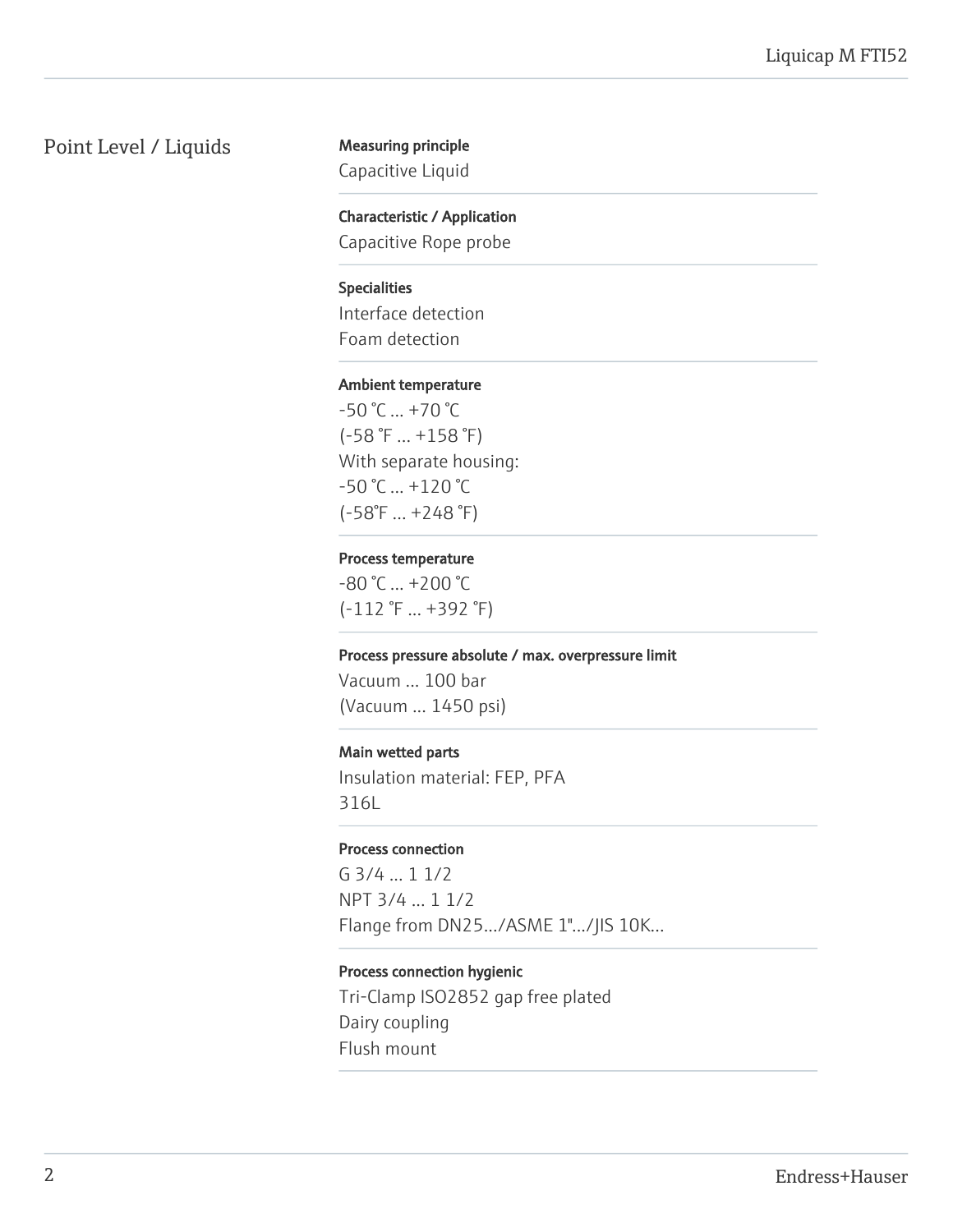### Point Level / Liquids

#### Sensor length

Total length of probe: max 12m (39 ft)

#### Communication

2- wire 19-253 VAC 3-wire PFM Relay DPDT DC-PNP 8/16 mA

#### Certificates / Approvals

ATEX, FM, CSA, CSA C/US, IEC Ex, TIIS, INMETRO, NEPSI, EAC

#### Safety approvals

Overfill prevention WHG SIL

#### Design approvals

EN 10204-3.1 NACE MR0175

#### Marine approval

GL/ ABS/ DNV

#### **Options**

Inactive length Active build-up compensation Separate housing

#### **Components**

Transmitter PFM: FTC325, FTC625, FTC470Z, FTC471Z 3-wire: FTC325